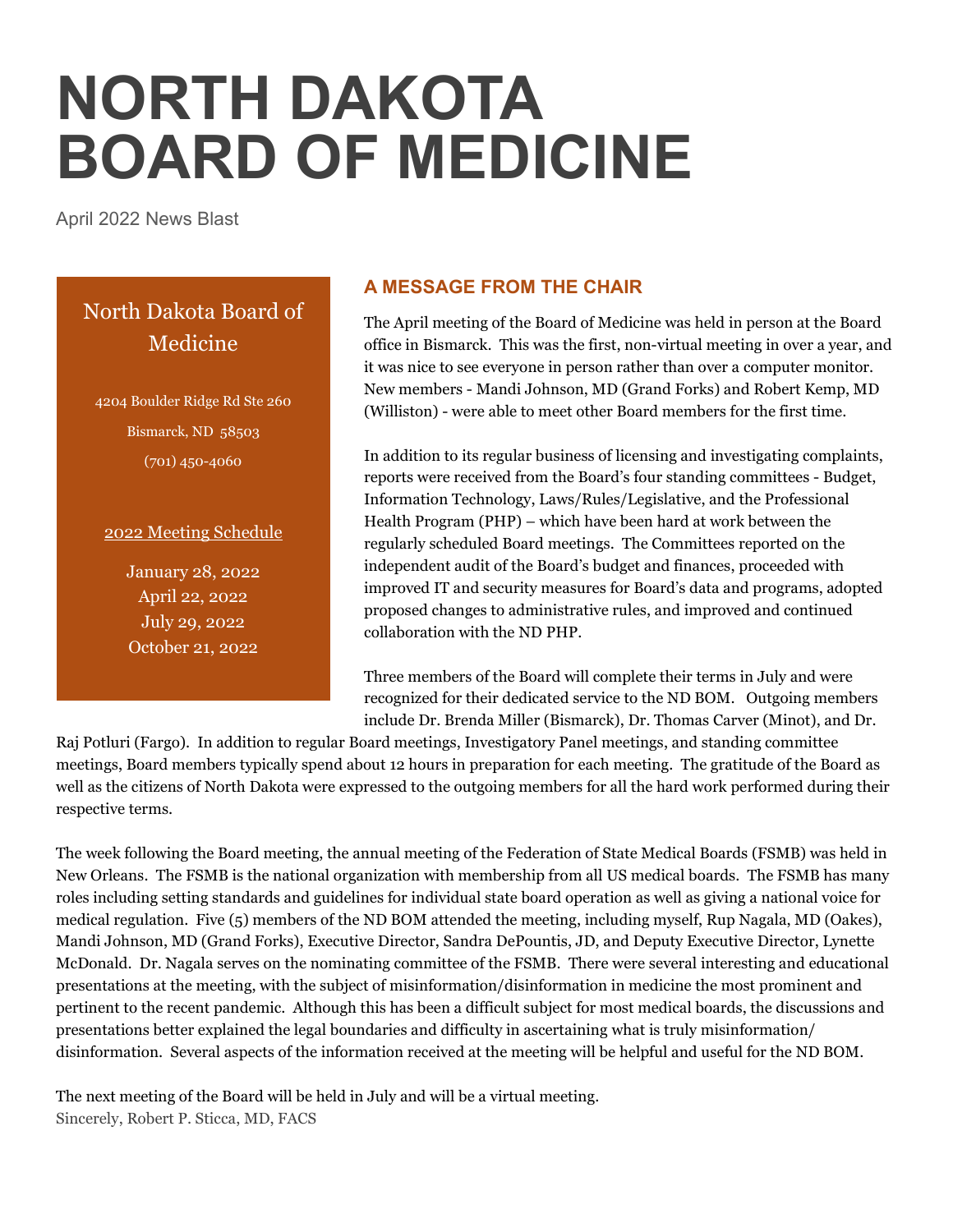# **UPDATES TO NORTH DAKOTA ADMINISTRATIVE CODE**

During the Board's meeting, updates to the Administrative Code Title 50 were reviewed and approved. The updates remove outdated and redundant language and provide clarification on licensure. The Board will now begin the process of submitting the rules for approval to the Legislative Administrative Rules Committee in compliance with North Dakota Century Code chapter 28-32. Please access the Board's website at [www.ndbom.org](http://www.ndbom.org/) to review the proposed changes. A hearing will be held in compliance with the law to receive input on the amendments on June 6, 2022, at 10:00 a.m. at the Board office in Bismarck. If you wish to submit written comments, please send to the Board Office by June 16, 2022.

# **APRIL MEETING HIGHLIGHTS**

At the April 22, 2022, meeting, the North Dakota Board of Medicine approved 116 Physician licenses, 14 Physician Assistant licenses, and 14 Genetic Counselor licenses. Seven (7) Letters of Qualifications for State of Principal Licensure and 112 non-principal licenses were issued through the Interstate Medical Licensing Compact. The Board interviewed 1 applicant for licensure. The Board received reports from Investigative Panel A and Investigative Panel B regarding the number of complaints reviewed and acted upon. The combined reports showed that a total of 43 cases were reviewed: 4 cases were referred for formal disciplinary action; 6 Confidential Letters of Concern were issued; 4 cases were held over for further review; all other cases were dismissed, or no further action taken. During the meeting, the Board issued Orders for disciplinary action on 2 licenses and issued 5 Orders of Completion.

The Board received updates from its respective committees. The PHP committee reported that it would be collaborating with the PHP's Board of Directors to issue written policies and procedures. The Budget committee reviewed the office's current finances and based upon review, did not recommend any changes to the licensure fees. The Laws, Rules, and Legislative Committee reported updates to administrative rules for clarification and discussed continued review of the Board's laws for the upcoming legislative session. Finally, the IT Committee gave an update on a Cyber Security Assessment and Audit performed to assess the Board's IT vulnerabilities in order to move forward with updating its systems. Based on the report, the committee recommended the Board continue its relationship with its current vendors and attempt to address any deficiencies outlined in the report.

## **2022 CME AUDIT**

2022 is an audit year for physician CME requirements. Physicians will be notified if selected in a random audit to submit CME verification. As a reminder, the law requires 60 AMA/AOA Category 1 CME hours every three years. For those licensed for more than one year but less than two years, 20 hours are required, and those licensed more than two but less than three years, 40 hours are required.

## **UPCOMING CME OPPORTUNITY – SAFESIDE: PRIMARY CARE TRAINING**

Suicide is a leading cause of death with over 45,000 Americans lost to suicide each year. Primary care represents a key intervention point given that 45 percent of people who die by suicide saw their primary care doctor in the month before their death.

The American Foundation for Suicide Prevention (AFSP) has partnered with SafeSide-Primary CARE which centers around a patient centered framework for suicide prevention. In three 50-min sessions, SafeSide Primary CARE training gives primary care physicians and staff a map of best practices for responding to suicide concerns within the time and resource constraints of primary care. SafeSide-Primary CARE is co-taught by primary care psychologist and internationally recognized suicide prevention expert, Dr. Anthony R. Pisani, and a suicide attempt survivor, Kristina Mossgraber. Other faculty and team members from the University of Rochester provide subject matter expertise.

The program's learning objectives are:

- 1) Develop a sustained connection with patients to support direct conversations about suicide
- 2) Gather and summarize assessment information that is actionable
- 3) Respond to a patient's suicide risk level with appropriate interventions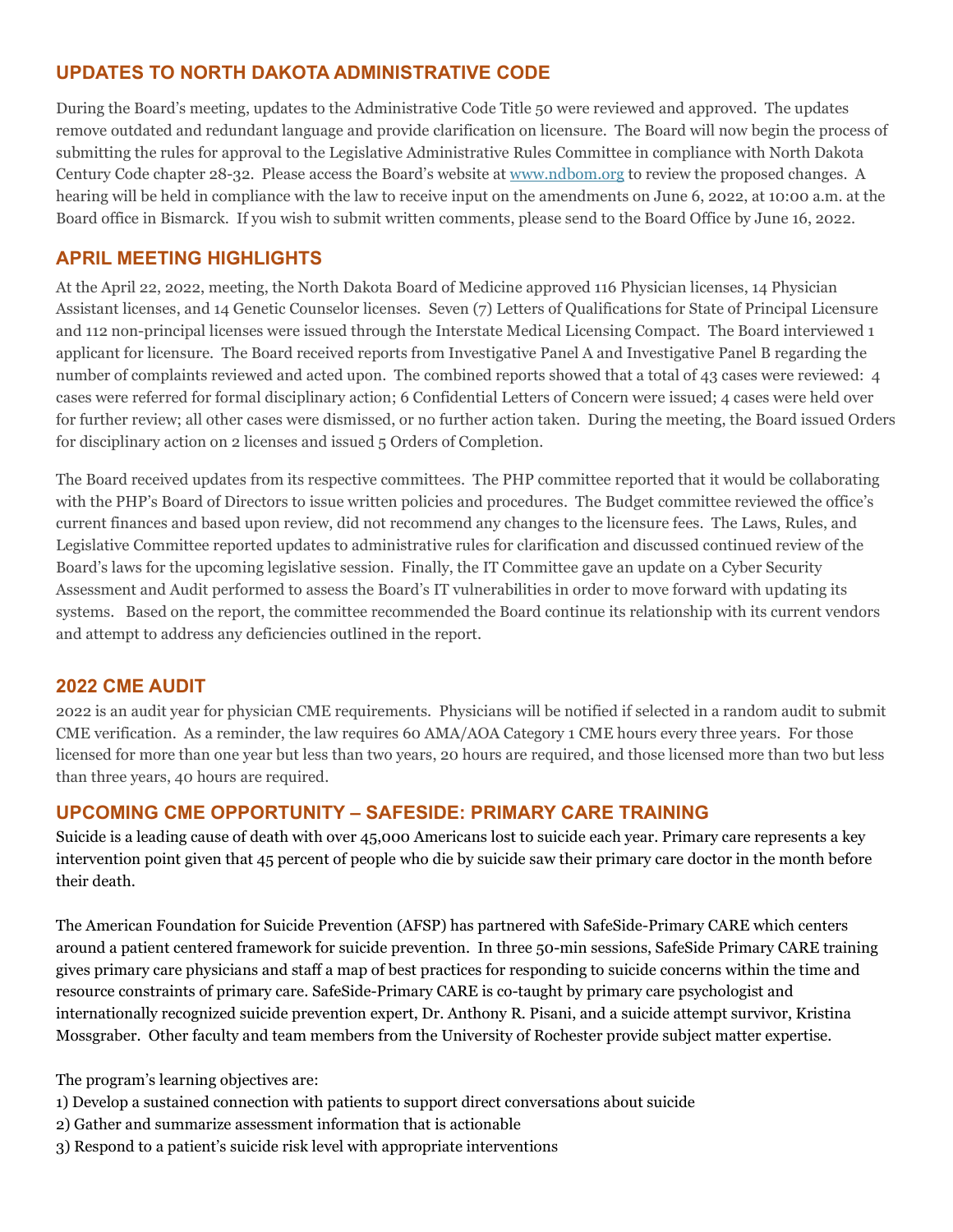4) Extend the patient's care into behavioral health or other appropriate resources and supports

The target population for SafeSide Primary CARE is all staff working in primary care settings including doctors (MD/DO), physician assistants (PA), nurse practitioners (NP), nurses, nurse assistants, office staff, and practice managers. 3.0 CME credits are available for physicians and there are also 3.0 education credits for nurses.

**The North Dakota Chapter of the American Foundation for Suicide Prevention has been awarded \$125,000 from North Dakota Human Services Behavioral Health Division to provide SafeSide training across North Dakota for 800 primary care providers including advance practice professionals and nursing staff at no cost to the clinicians or the healthcare systems.** 

**SafeSide is not meant to replace current initiatives or practices already in place in the clinics. It is an additional tool in the clinician system's toolbox.**

Please contact the ND chapter of AFSP if you are interested in accessing the training. Please contact our area director at schristopherson@afsp.org or 701-371-1194.

#### **NEWS**

#### Board Vacancies 2022

Due to members' terms expiring on July 31, 2022, there will be several vacancies on the North Dakota Board of Medicine. In order to have a well-rounded Board, we encourage those with specialty areas to consider applying for appointment, including those with OB/GYN, surgical, and pediatric experience and expertise. We will also be looking to fill the D.O. position on the Board. Finally, the Board encourages those who serve rural areas or western areas of the state to consider applying so the Board will be well represented in various practice locations. To apply for appointment, please fill out the application on the Governor's website:<https://apps.nd.gov/gov/boards/Application/PersonalInfo> .

#### NDBOM Collaboration with ACCME

Physicians can now have CME providers report CME credit for North Dakota licensees directly to the ACCME Program and Activity Reporting System (PARS). All that is required of physicians is to request your CME provider to report your attendance. A report is then submitted to the Board certifying attendance. This will streamline CME audits, allowing physicians to utilize the ACCME database instead of self-reporting individual CME during an audit. Physicians may also create their own account at the ACCME's CME Passport: [https://www.cmepassport.org](https://www.cmepassport.org/) which will allow you to find available CME, track what CME credits have been reported by providers, and generate a transcript of your credit that can be sent directly to the Board. To learn more, please access the ACCME website at [https://www.accme.org/state-medical](https://www.accme.org/state-medical-licensing-boards-collaboration)[licensing-boards-collaboration.](https://www.accme.org/state-medical-licensing-boards-collaboration) For more information on the CME Passport, please access[: https://accme.org/about](https://accme.org/about-cmepassport)[cmepassport.](https://accme.org/about-cmepassport)

#### Medicaid requires PDMP checks

A new federal law went into effect on October 1, 2021, which requires all health care providers to check the PDMP for a Medicaid enrollee's prescription drug history before prescribing controlled substances to the enrollee. If you have any questions regarding the new requirements or regulations, please contact Brendan Joyce at the North Dakota Department of Human Services [\(bjoyce@nd.gov\)](mailto:bjoyce@nd.gov).

#### 2021-2022 N.D. Health Care Professional Loan Repayment Program

The North Dakota Primary Care Office announces the opening of the 2021-2022 North Dakota Health Care Professional Loan Repayment Program cycle. The application and new website are now live and can be accessed through the following: [https://www.health.nd.gov/nd-communities/primary-care-office.](https://www.health.nd.gov/nd-communities/primary-care-office) Please visit the website for more information and contact information for any questions.